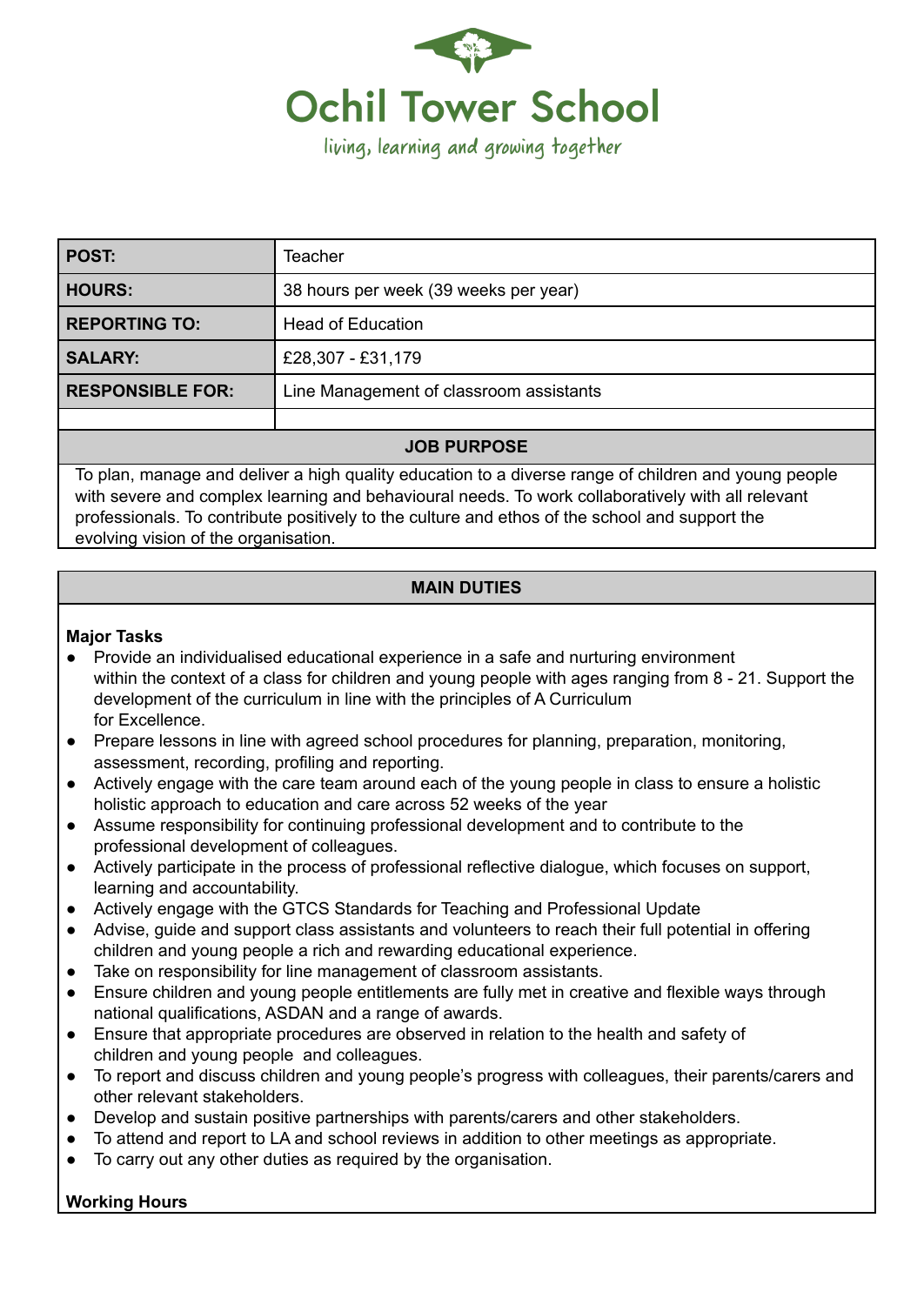- 38 hours over 39 weeks a year, including both contact and non contact time in accordance with the schools timetable
- The following are only some examples of non contact time and after school activities:
	- o Preparing lessons and resources
	- o Preparing and attending reviews
	- o Preparing and conducting class and supervision meetings
	- o Planning meetings with the care team
	- o Attending weekly teachers' meetings
	- o Professional development and training
	- o Supporting house communities during lunch when needed, participating in after school activities (festivals, parties, birthdays, etc.)
	- o Attending training week sessions
	- o 5 Inservice days
	- o Development and training events during holidays, maximum 4 a year
	- o Annual residential camping week for young people
- The above working hours are to be considered as a guide only and may vary with the changing needs of the organisation.

# **QUALIFICATIONS**

#### **Essential**

- GTCS Registration and appropriate teaching qualification
- Substantial classroom experience within complex additional support needs and challenging behaviour setting

### **Desirable**

● Degree or Diploma in Social Pedagogy, Curative Education or equivalent

# **EXPERIENCE AND SKILLS**

### **Essential**

- An understanding and application of the **Curriculum for Excellence**
- An understanding and support for the **culture and values of the organisation**
- An understanding of **Educational Theory**

(see additional information sheet for detail on areas highlighted in bold)

### **Desirable**

● An understanding and application of GIRFEC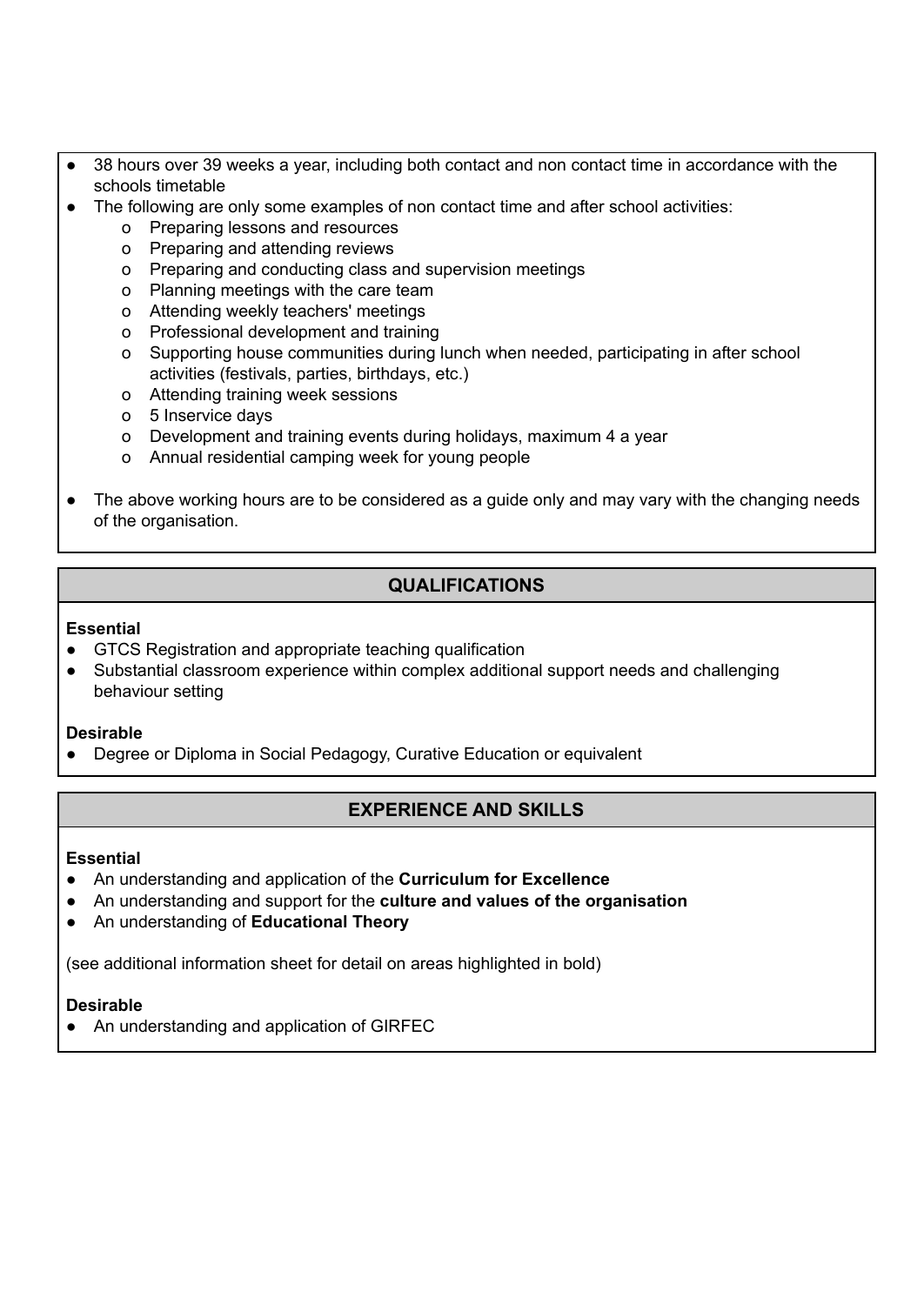

living, learning and growing together

## **PERSONAL ATTRIBUTES**

### **Essential**

- Physically and mentally fit
- Highly motivated and committed
- Mature, trustworthy and reliable
- Good interpersonal skills and communication skills (verbal and written)
- Team working skills
- Resilient ability to work under pressure
- Commitment to pupils with social, emotional and behaviour challenges, an ability to set boundaries
- Demonstrate creativity, interest, initiative, enthusiasm, flexibility, adaptability and a sense of humour
- Interest to uphold and contribute to the cultural life of the organisation

### **Desirable**

- Hard working and willing to go the extra mile for the young people and the organisation as a whole
- Interest to include your own family in the life of the organisation.

This job description is open to the review by the Senior Leadership Team at any time.

# **ADDITIONAL INFORMATION**

## **Curriculum for Excellence**

Knowledge and application would need to be demonstrated in the following areas:

- 1. Meeting Learners' Needs
- 2. Meeting Learners' Experiences
- 3. Improvement of practice through self-evaluation
- 4. Classroom management
- 5. Lesson Planning
- 6. Profiling and Reporting written and oral

## **1. Meeting Learners' Needs by:**

Supporting Social and Emotional development – GIRFEC Identification of learning needs – SMART targets Motivating pupils Directly involving pupils in learning and decision making Implementing the 7 principles of curriculum design Developing independent learning skills Creating opportunities for collaborative learning Assessment and planning future aims Practical understanding and application of therapeutic intervention techniques

## **2. Meeting Learners' Experience in:**

- The 4 Capacities
- Literacy, Numeracy Health and Wellbeing
- ICT
- Motivating learners' to become creative, independent and resilient Offering a Broad General Education within the context of Experiences and Outcomes